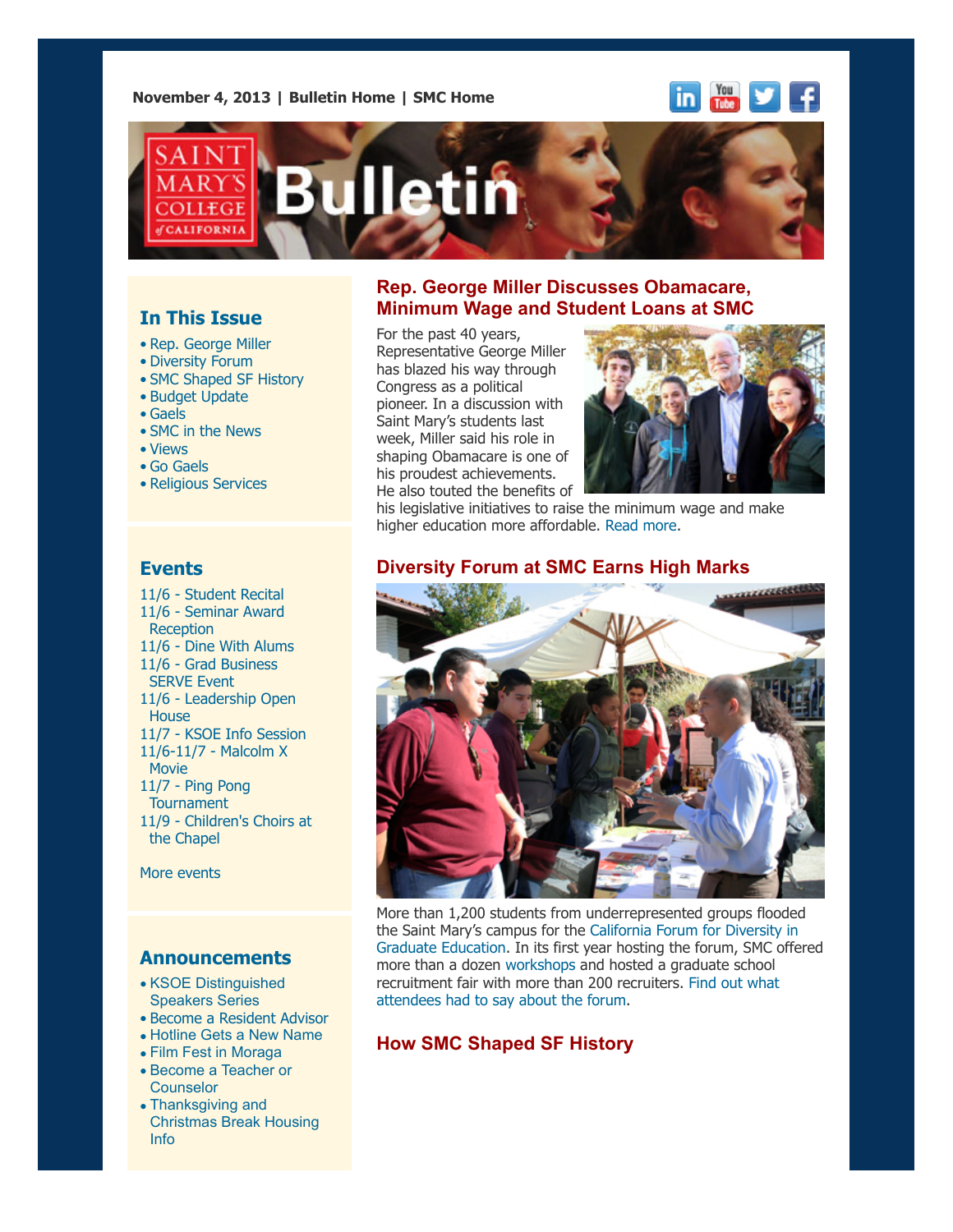**Did You Know?**



Tuition for Saint Mary's in 1883 was \$125, payable only in U.S. gold coins. That included tuition, room and board, and laundry service.

Do you have a little-known tidbit or story about Saint [Mary's? Send it to](mailto:news@stmarys-ca.edu) **Campus News**.

#### **Lasallian Reflections**



For the week of **[Nov. 4.](http://www.stmarys-ca.edu/living-lasallian/lasallian-reflections?utm_source=Bulletin&utm_medium=email&utm_campaign=11-04-2013)**

**[Learn how to submit](http://www.stmarys-ca.edu/smc-bulletin/faqs?utm_source=Bulletin&utm_medium=email&utm_campaign=11-04-2013) Events and Announcements**.



The Catholic Church—and Saint Mary's College—had a major role in influencing social change in San Francisco, as Professor William Issel revealed in a [talk](http://www.stmarys-ca.edu/how-the-catholic-church-shaped-20th-century-san-francisco?utm_source=Bulletin&utm_medium=email&utm_campaign=11_04_2013+Bulletin) sponsored by the Henning Institute. [Learn more](http://www.stmarys-ca.edu/great-books-to-great-works?utm_source=Bulletin&utm_medium=email&utm_campaign=11_04_2013+Bulletin) about this era when the church and SMC alumni vied with Marxist, fascist and communist labor activists for the hearts and minds of SF workers.

## **Trustees OK Modification to SMC Operating Budget**

Vice President for Finance Pete Michell reports that the Board of Trustees recently approved several modifications to the College's FY 2013-2014 operating budget that increase operating revenues by 1.6% to \$124.2 million and operating expenses by 1.0% to \$123.8 million. [Learn more.](http://www.stmarys-ca.edu/sites/default/files/attachments/files/FY%202013-2014%20Op.%20Budget%20Update%2010.18.2013.pdf?utm_source=Bulletin&utm_medium=email&utm_campaign=11_04_2013+Bulletin)

## **Gaels: SMC Athletics Video Director Was Inspired by Jan Term**

For Bryan Navarro '10, who was recently named director of creative video for Saint Mary's Athletics, the road to journalism all started through his January Term experiences, particularly Professor Shawny Anderson's travel course to New Orleans. [Learn more about his journey of](http://www.stmarys-ca.edu/smc-athletics-video-director-inspired-by-jan-term-courses?utm_source=Bulletin&utm_medium=email&utm_campaign=11_04_2013+Bulletin) transformation.



## **SMC in the News**

[• KCBS Interviews Gorsch on "War of the Worlds" Anniversary Read](http://www.stmarys-ca.edu/kcbs-talks-with-smcs-bob-gorsch-about-the-75th-anniversary-of-the-war-of-the-worlds-radio-broadcast?utm_source=Bulletin&utm_medium=email&utm_campaign=11-04-2013) more.

## **Views: Opera Star Raises Funds at SMC For Oakland School**

The Chapel was filled with more than 250 enthusiastic audience members as renowned mezzo-soprano Frederica von Stade performed at the SMC Chapel in a benefit concert that raised nearly \$50,000 for the St. Martin de Porres Elementary School in Oakland. [Read more](http://www.stmarys-ca.edu/opera-star-raises-funds-at-smc-for-oakland-school?utm_source=Bulletin&utm_medium=email&utm_campaign=11-04-2013) and [view photos](http://www.stmarys-ca.edu/opera-star-raises-funds-for-oakland-school-at-smc-concert?utm_source=Bulletin&utm_medium=email&utm_campaign=11-04-2013) of the concert.



**Go Gaels**